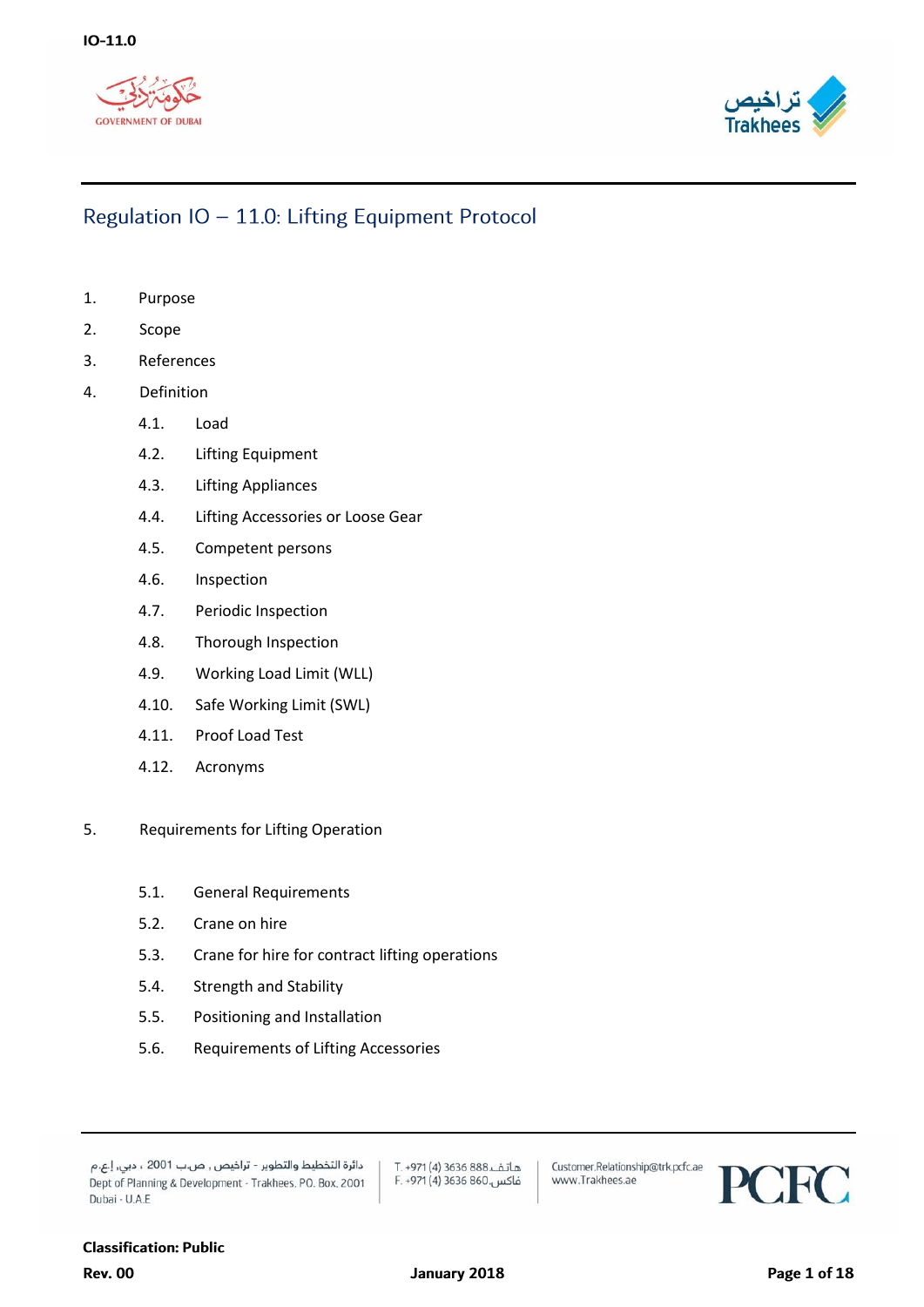

- 5.7. Lifting Equipment for Lifting Persons
- 5.8. Marking of Lifting Equipment
- 5.9. Color Coding
- 5.10. Thorough Examination and Inspection
- 5.11. Educational Background and Qualifications:
- 5.12. Training
- 5.13. Reports and Defects
- 5.14. Use & Maintenance
- 5.15. Third Party Inspection Bodies
- 5.16. Sanctions & Penalties
- 6. Record Keeping
- 7. ANNEX 1

Lifting Equipment Frequencies for Testing / Inspection

#### **EHS Lifting Equipment Protocol**

#### **1.0 Purpose**

To provide guidance for Dubai World Business units & its Clients engaging in activities which involve Lifting Operations at Warehouses, Manufacturing floors, Construction Sites, To & From Vessels, Repair Yards, Workshops .etc. The Management of Lifting activities has been identified as a high risk operation, which requires uniform set of requirements for proper Planning and Execution. Unplanned & Unsafe Lifting operations can result in catastrophic outcomes involving multiple fatalities and serious injuries as well as extensive damage to properties and facilities. This Protocol highlights the important factors that have to be considered while proposing a systematic approach towards planning a Lift. This also outlines the Roles and Responsibilities of the personnel involved in a Lifting operation.

#### **2.0 Scope**

This Protocol shall apply to all Lifting Equipment and Accessories used at sites within PCFC/DW jurisdiction. It is the responsibility of Dubai World Business Units & its Clients, Contractors and any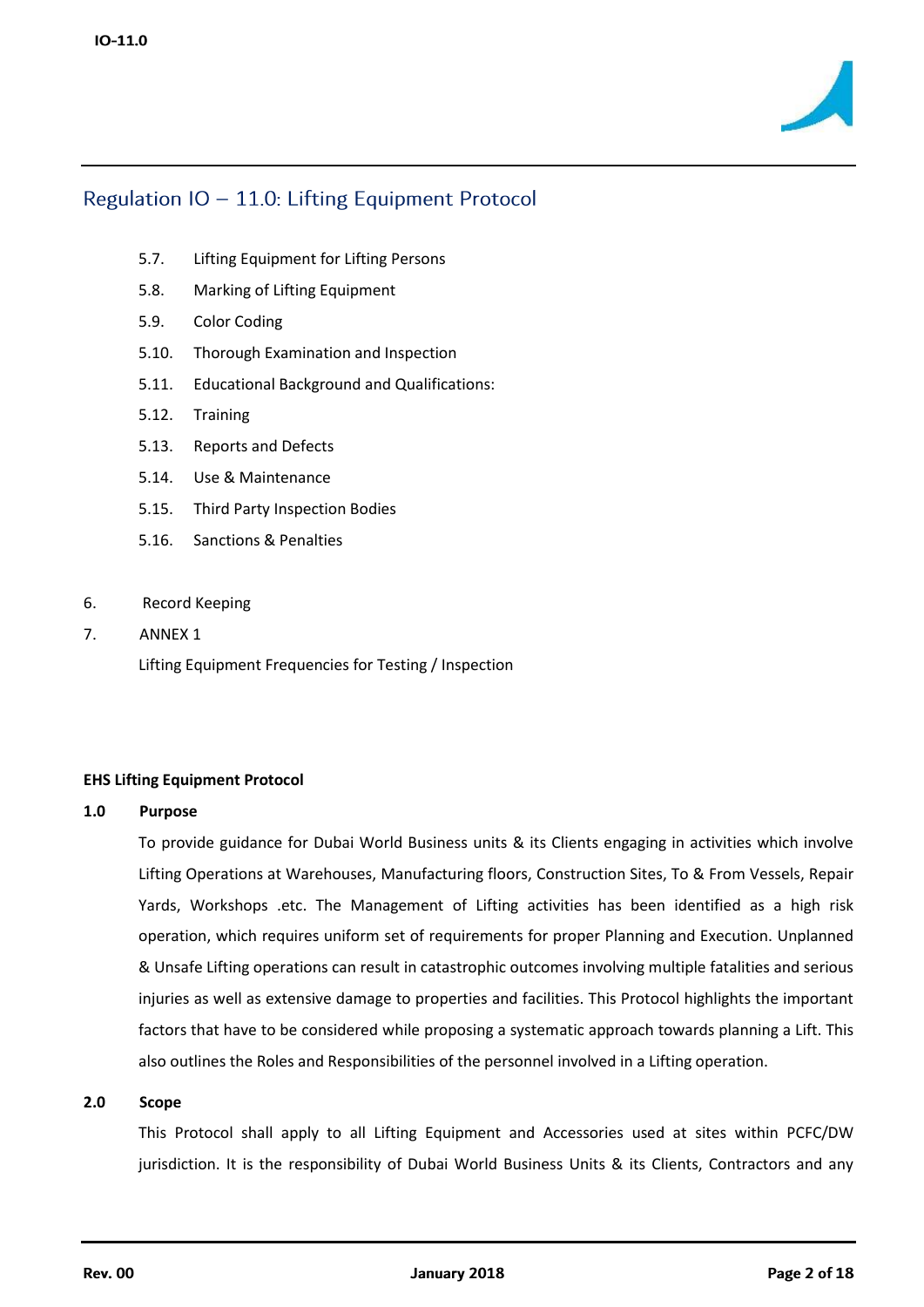

other users working within PCFC/DW jurisdiction to ensure that all requirements stipulated in this protocol are fully complied with during any Lifting operations. Exclusions:

- Requirements for rope access: This information can be found in IRATA regulations for Industrial Rope Access Systems: Specification, Selection, Use and Maintenance.
- Requirements for escape lines.
- Merchant Navy Vessel, Marine ropes, anchors etc.,

### **3.0 References**

- Trakhees Regulations
- Lifting Equipment is subject to the Lifting Operations and Lifting Equipment Regulations (LOLER) 1998
- Lifting Equipment is also subject to the Provision and Use of Work Equipment Regulations (PUWER) 1998
- Federal Law No(8) of 1980 –UAE's Labour Law
- DM- "Code of Construction Safety Practice"
- DAC-Req-06 issued by Dubai Accreditation Centre
- Local Order 61/1991, on Environment protection regulation in the Emirate of Dubai.
- DM Technical Guidelines 41 pursuant to Local Order 61/ 1991, "Examination and certification of crane, hoists, lifts and other lifting appliances".
- ISO/ IEC 17020:1998 General criteria for the operation of various types of inspection bodies.

### **4.0 Definition**

#### **4.1 Load**

Means any material, person, animals (or any combination of these) that are lifted by the lifting equipment. In some circumstances, the weight of the lifting accessories including the hook block may be considered as part of the load being lifted.

#### **4.2 Lifting Equipment**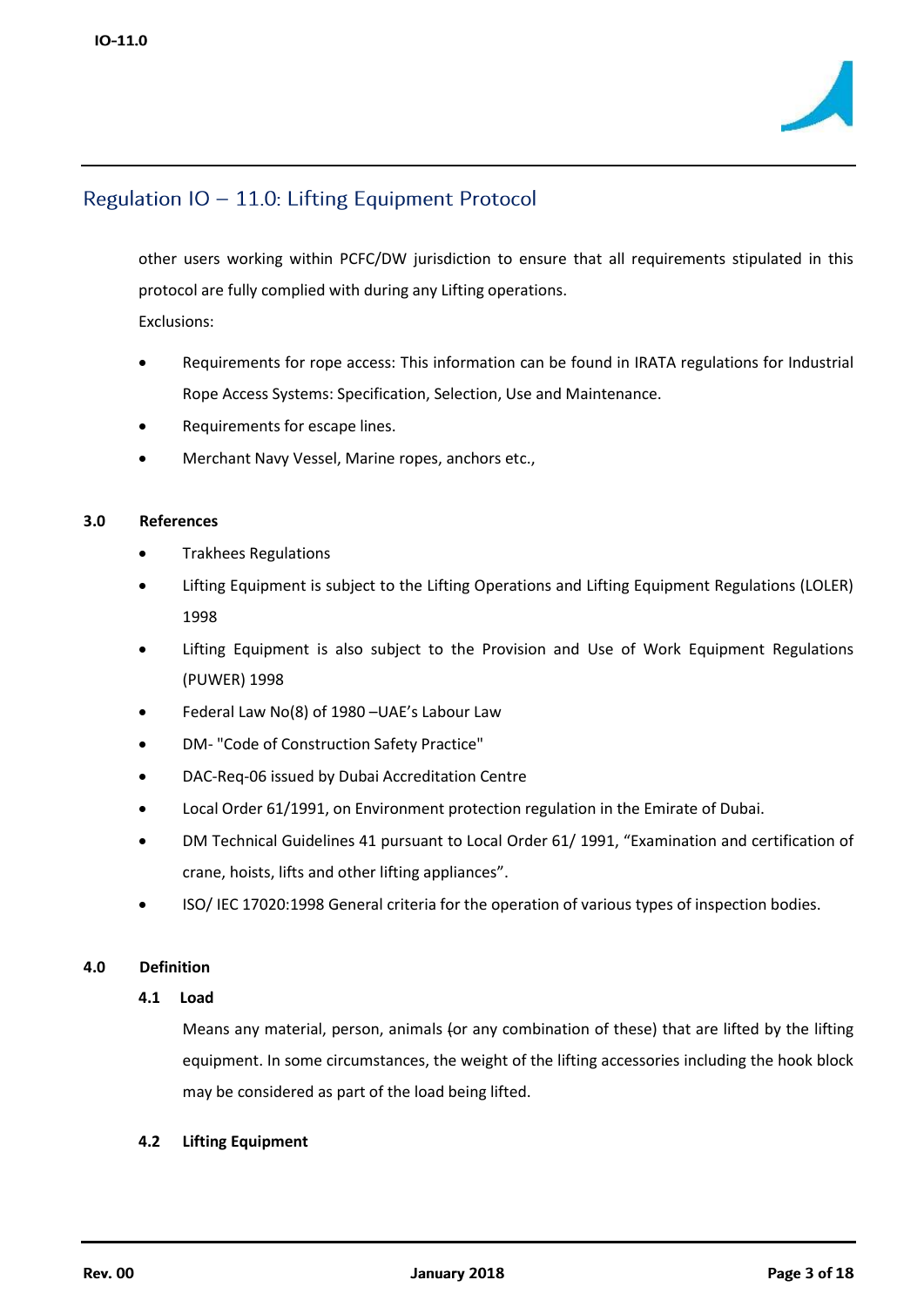

Means any lifting machine, driven by manual or mechanical power, or other means that is able to raise, lower or suspend loads, and includes any accessories used in connection with that machine, but excludes continuous mechanical handling devices (i.e. conveyors), such as but not limited to:

- Cranes (tower, mobile etc),
- Wall / Pillar Cranes, Derricks, Swing Jibs and Davits,
- Runway Beams, Monorails, All Pad Eyes, Gin Poles and Gin Wheels,
- Winches, Hoists (air and electric), Crabs, Telfer Hoists,
- Chain Blocks, Wire Rope Pulling Machines, Pull Lifts, Trolleys,
- Powered working Platforms,
- Elevators and Lifts,
- Forklifts, Self-Loader and Side Booms,
- Lifting Jacks (pneumatic or hydraulic).

#### **4.3 Lifting Accessories or Loose Gear**

Means any item used to attach the load to the lifting equipment but which is not in itself a part of the load or the equipment, such as:

- Chains and Wire Ropes,
- Chain, Wire Rope and Webbing Slings,
- Rings, Links, Hooks, Shackles, Eye Bolts, Swivels, Blocks, Snatch Blocks,
- Beam Clamps and Plate Clamps,
- Lifting Beams / Spreader Beams.

### **4.4 Competent persons**

The Competent personnel carrying out a Thorough Examination must be deemed competent by virtue of attaining the appropriate theoretical and practical knowledge, together with experience that will enable them to detect defects or weaknesses in the equipment. This will be a combination of experience; training and qualifications .The competent personnel must be "independent and impartial". This does not prevent someone working for the same organization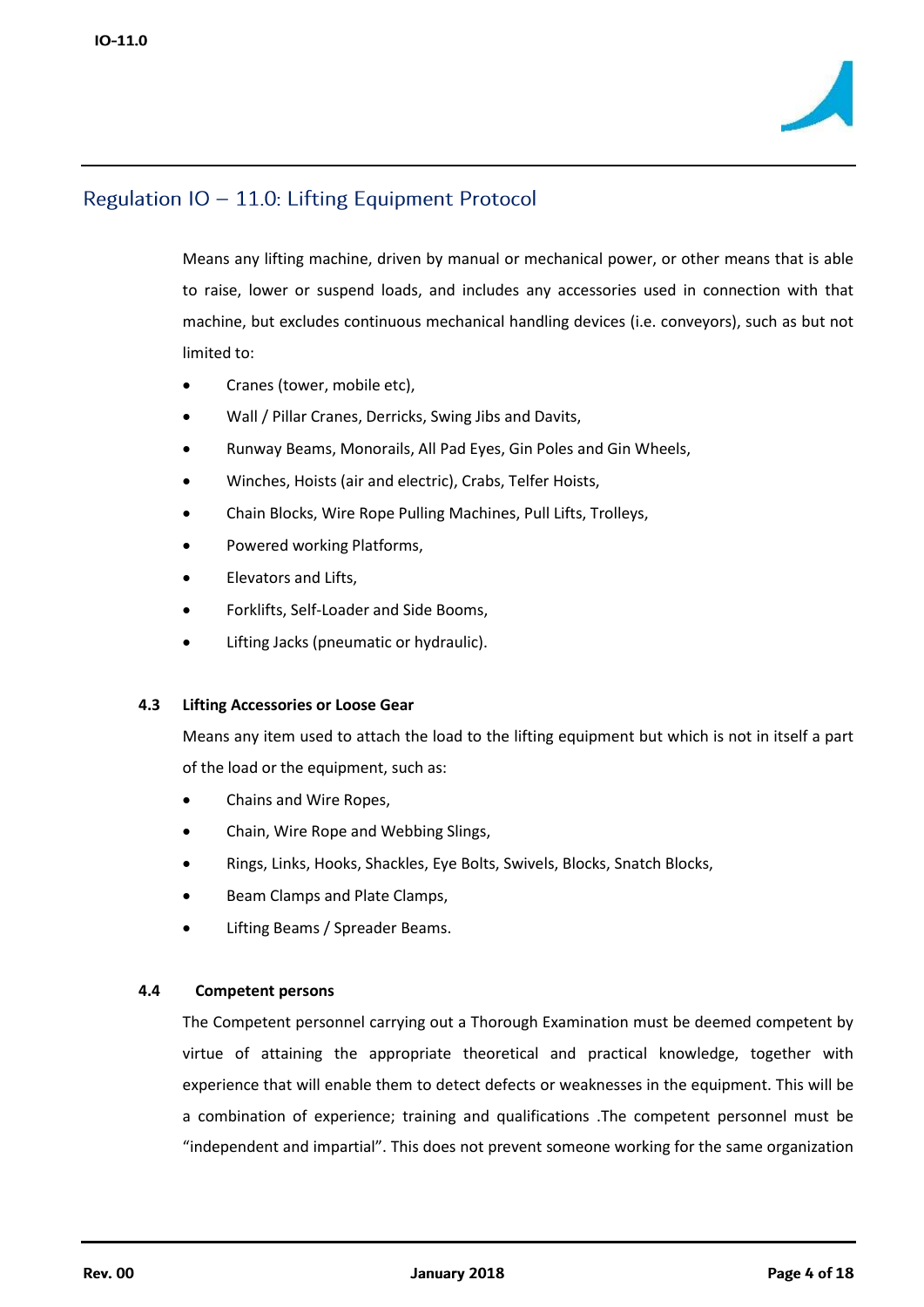

being the competent person but they should not be someone who is responsible for production/operation/profit. The competent personnel must have minimum 3 years of hands-on experience within a relevant engineering discipline related to lifting equipment and appropriate knowledge of the relevant laws, local & admin orders, codes of practice and inspection techniques.

### **4.5 Trained person**

All persons to be engaged in lifting operations, shall be sent for trainings through  $3<sup>rd</sup>$  party on Safe Lifting, Rigging and Slinging methods.

Regular Safety Inductions, Safety talks or Trainings shall be carried out to all staff involved, in regards but not limited to Hazards and Risk associated with the operations.

### **4.6 Substantial / Major Alteration**

A measure whereby the equipment undergoes a change to either the quantum of its load lifting capacity, or changes to its function or methods of controlling those functions.

The following shall be considered "Substantial / Major alterations" or any other measure not specifically detailed that affects the safe use of the equipment:

- Increase of the safe working load or an increase in performance,
- Increase of the rated speeds,
- Increase of the reach (outreach, lifting height, etc),
- Alteration to safety devices,
- Alteration to load carrying parts (e.g. anchorages, spelter sockets, primary structures etc),
- Alteration to driving mechanisms and controls,
- Repair or alteration that affects strength and / or stability,
- Alteration of kind of current or voltage,
- Alteration of kind of guiding rails,
- Alteration of kind of number of landing doors.

#### **4.7 Inspection**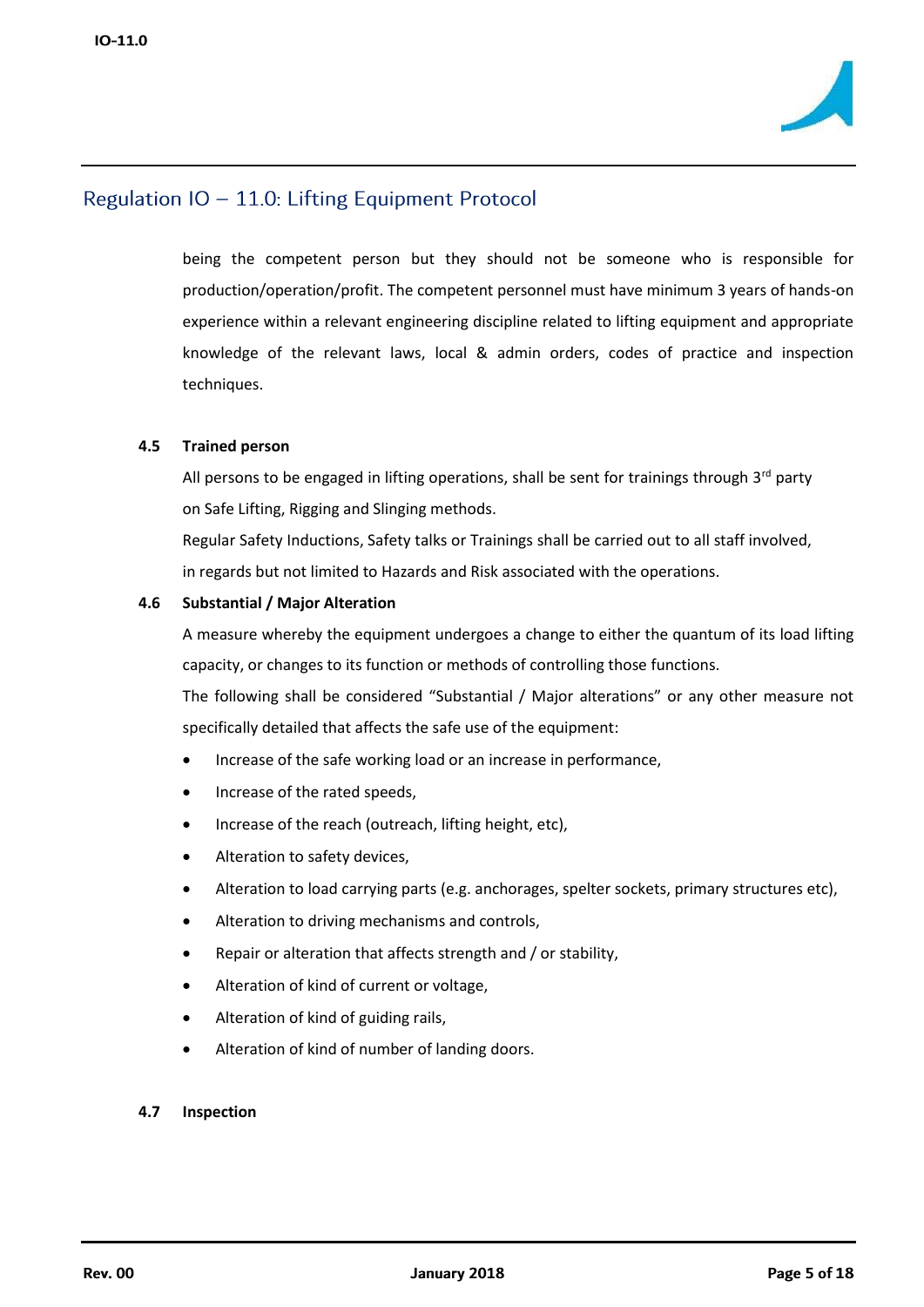

Any physical activity, related to ensuring that an item of "Lifting Equipment", in its entirety and at a given location or environment, meets the specified design and operating Standards and is safe to operate or utilize for a specified period. This includes, but is not limited to, activities such as measuring, testing, and recording, checking, analysing, loading and charting one or more characteristics of the equipment.

### **4.8 Periodic Inspection**

The minimum, specified period, denoted in days, weeks, months or years, between one "Inspection" and a repeat or next "Inspection" as per **Annex 1.**

This means an inspection based on the working environment, the frequency and severity of use of the lifting equipment and in no circumstances shall the inspection interval exceed 12 months. The inspections shall include all items specified by the manufacturer for annual inspection together with all routine inspection items.

If the manufacturer's recommendations are not available a competent person must specify, in writing, all the items/components to be inspected together with the acceptance/rejection criteria, which must be applied by the Inspector.

NOTE 1: The 12 month inspection period is based on a normal working day of up to 8 hrs and a 5/6-day working week (2400 hours). When usage of the lifting equipment exceeds these figures a competent person must specify exactly, in writing, what the period of these inspections is.

NOTE 2: As the result of a periodic inspection, a competent person may recommend a major inspection.

### **4.9 Thorough Inspection**

It means the following items shall be checked for compliance with manufacturers' specifications and safe operation, as a minimum:

- Oil levels, fuel level and lubrication.
- Ropes, rope terminal fittings and anchorages, rope drums and sheaves for any damage and wear.
- All water is drained from air reservoirs.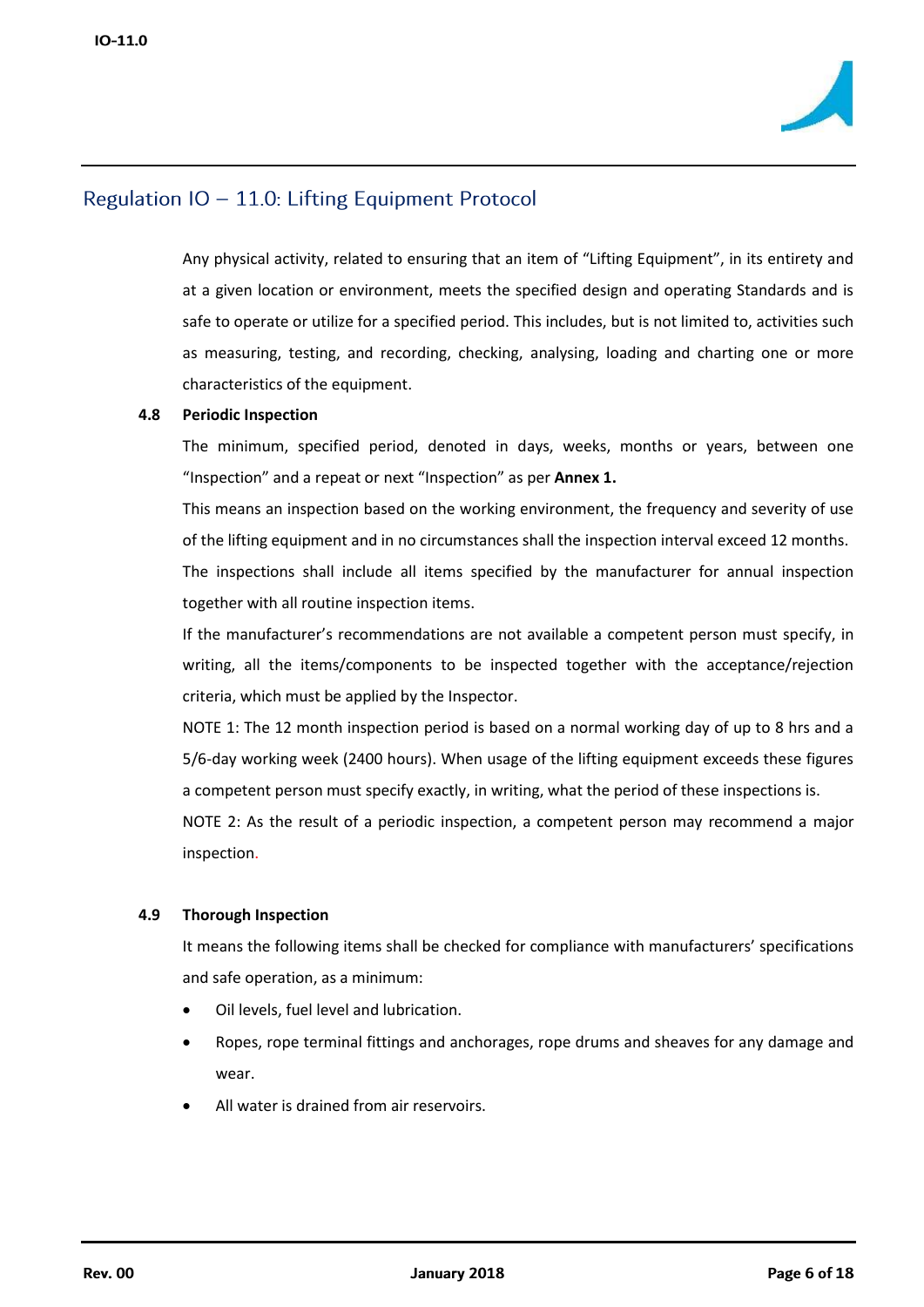

- Crane for any loose or damaged structural component including supports and outriggers where fitted. Loose joints may be readily noticed by flaking or marking on the paint surface or by rust marks. Similarly, cracks may often be detected by rust runs.
- Security of the counterweight. Where this is in the form of removable weights, checking that the weights correspond to those shown on the counterweight chart for the operating condition in use.
- Load moment system where fitted is correctly set or fitted (or both) with the program appropriate to the boom or jib length, and fly-jib lengths and falls or parts of rope.
- Indicator appropriate to the boom, jib or fly-jib length is fitted.
- Crane cabin is in a tidy condition and free from grease and oil, rags, tools and materials other than those for which storage provision is made.
- Pneumatic systems and hydraulic systems including their safety devices.
- Operation of the crane through all motions with particular attention to brakes.
- Operation of all limit switches or cut-outs and safety devices. Caution to be exercised in making the checks in the event of non-operation.

### **4.10 Working Load Limit (WLL)**

Means the maximum load (mass), which any piece of lifting equipment may lift safely in the most efficient configuration. For wire rope, chain and fibre rope slings this is in direct lift i.e. eye to eye in a straight vertical line.

#### **4.11 Safe Working Limit (SWL)**

Means the maximum load (mass), which any piece of lifting equipment may lift safely in a particular configuration, other than its most efficient configuration. e.g. for a wire rope sling choked on a square load without any corner protection its safe working load is approximately 50% of its WLL.

### **4.12 Proof Load Test**

The application of a predetermined load excess of SWL to assess the ability of the equipment to withstand operation requirements. This applied proof load shall never exceed the elastic limit of the item being tested.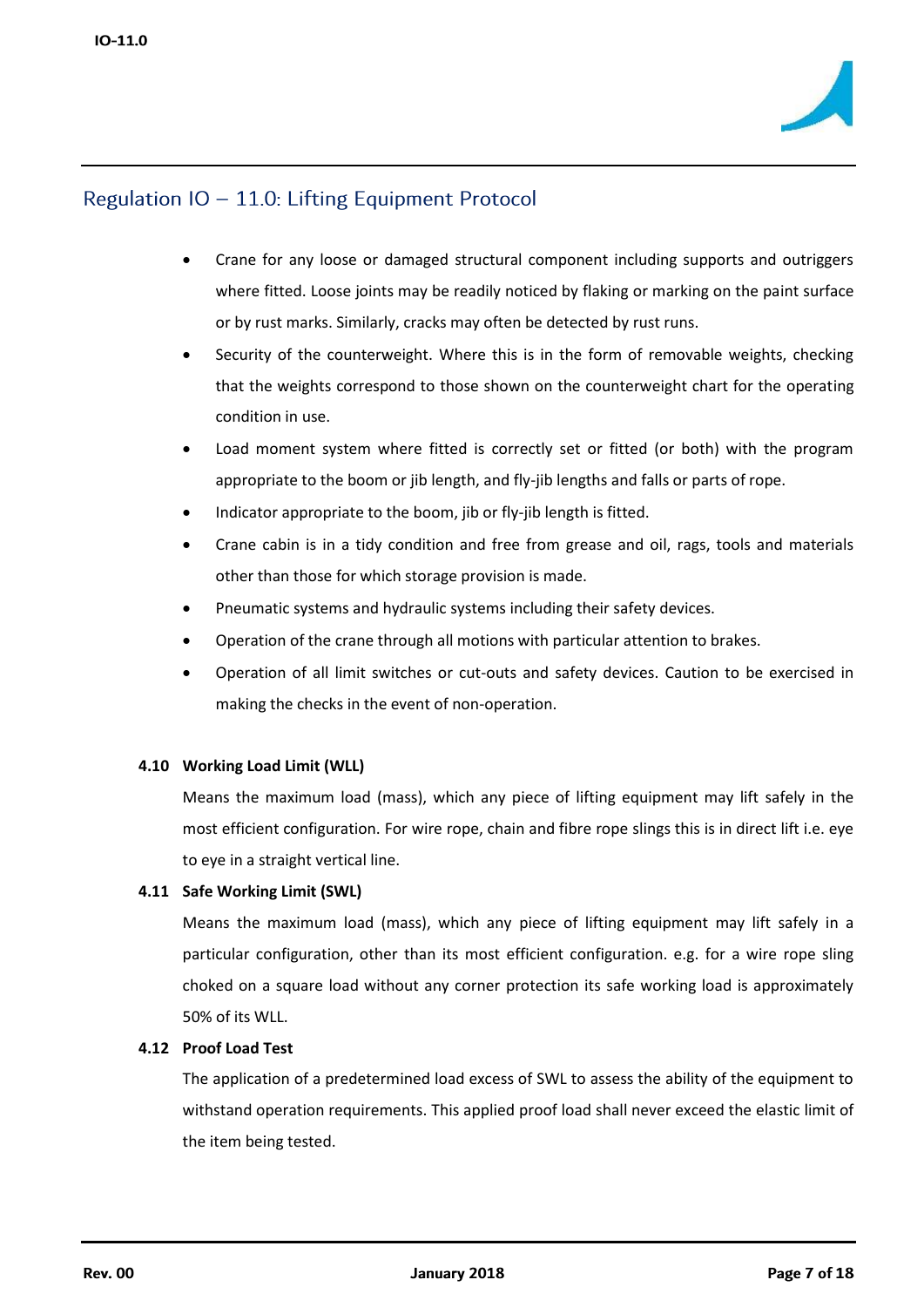

The amount of Proof Load to be applied will vary depending upon the type of equipment, its SWL, and the applicable Standard. On completion of any proof load test, the "Lifting Equipment" is to be fully inspected to ensure that the structural integrity of the equipment has not been impaired.

### **4.13 Testing and Certification**

All Lifting equipment, Accessories and supporting structures should be overload tested before first use, major alteration and periodically (As per ANNEX 1). In some circumstances, it might be necessary to treat the supporting structures as separate entities (eg. where a structure supports more than one crane).

When the testing and subsequent thorough examination has been completed, the competent person should issue a report of thorough examination which should include details of the tests. Test Certificate shall be issued, if the equipment is SAFE FOR USE and no significant issues found during inspection.

Testing and Certification of Lifting Equipment and Accessories shall be obtained through  $3<sup>rd</sup>$ party Inspection body approved by authority in respective scope.

### **4.14 Acronyms**

- **PCFC** Ports, Customs & Free zone Corporation
- **DW** Dubai world
- **DM** Dubai Municipality
- **BU s** Dubai World Business Units
- **SWL** Safe Working Load
- **WLL** Working Load Limit

### **5.0 Procedure for Lifting Operation**

#### **5.1 General Requirements**

Lifting equipment is so constructed or adapted as to be suitable for the purpose for which it is used or provided, and to have regard to the working conditions and risks to health and safety in the place in which that work equipment is to be used. The risk assessment must be carried out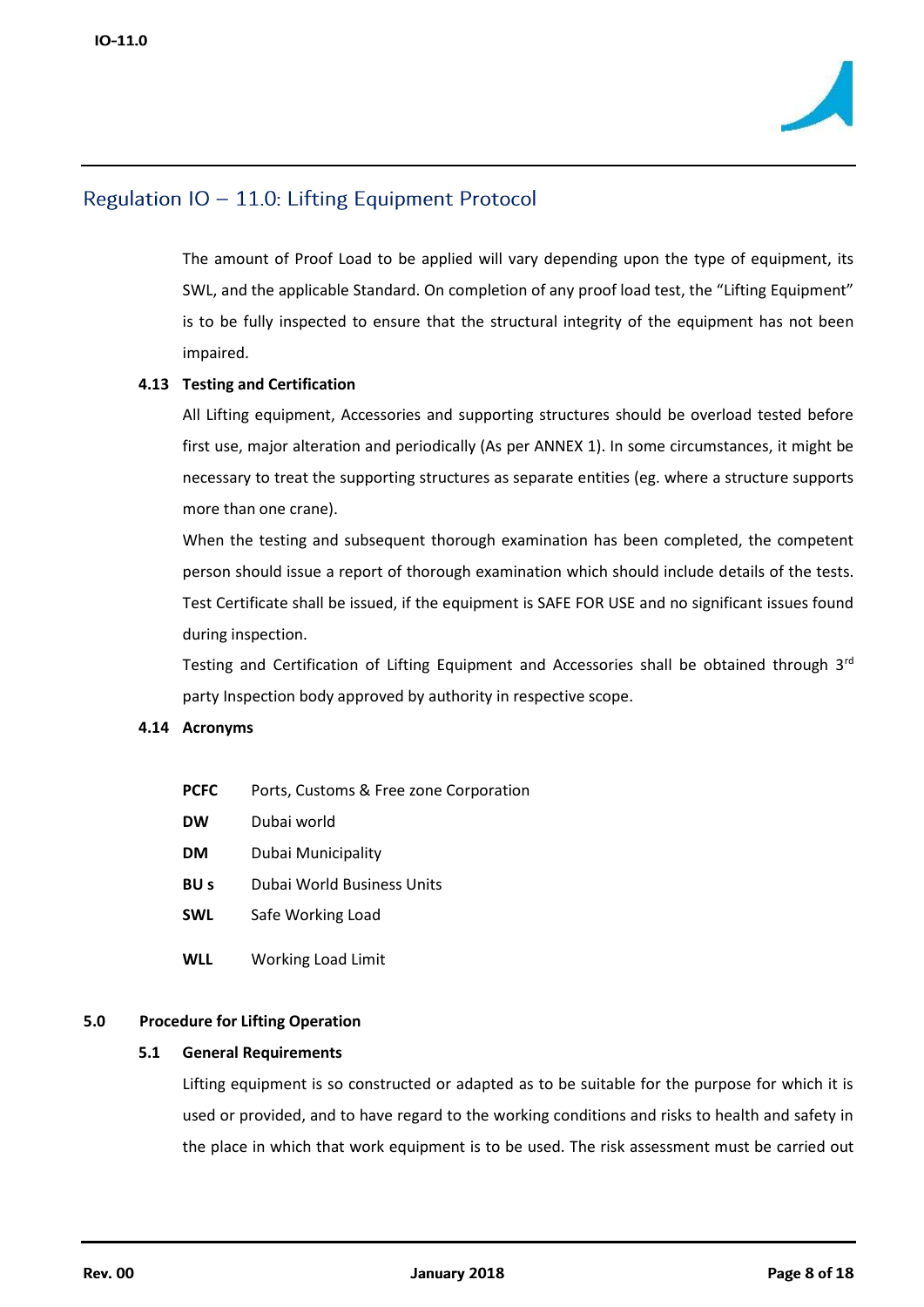

as per the requirements of Ministerial Order No(32) of 1982 regarding "The Determination Of Retentive Methods And Measures For The Protection Of Workers From The Risks Work" and Trakhees Regulations. The risk assessment will need to include:

- How often the lifting equipment will be used
- Where the lifting equipment will be used
- The nature and characteristics of the load that the lifting equipment will lift
- Any limitations on use specified by the manufacturer or supplier
- It must cover means of access, ergonomic risks, weather conditions in open-air operations, etc.
- Every lifting operation involving lifting equipment shall be
	- properly planned as Lifting Plan and this is to be done by a competent person
	- appropriately supervised
	- carried out in a safe manner –

### **look out for:**

- Suspended loads where are people working? If the load fell?
- The continuing integrity of equipment
- The attaching and detaching of loads
- Proximity hazards
- Pre-use check
- DO NOT overload
- Be aware of causes of over-turning and ensure this does not happen.
- Visibility ensure we can see what is happening
- **All lifting operations are 'risk assessed' Safe Working Load - SWL's – must NOT be exceeded**
- The status of all equipment to be known by all people using it and all who may be affected by it. The status is to be clearly identified
- All checks are to be done by a \*competent person\*
- Only trained people allowed in areas where lifting equipment is used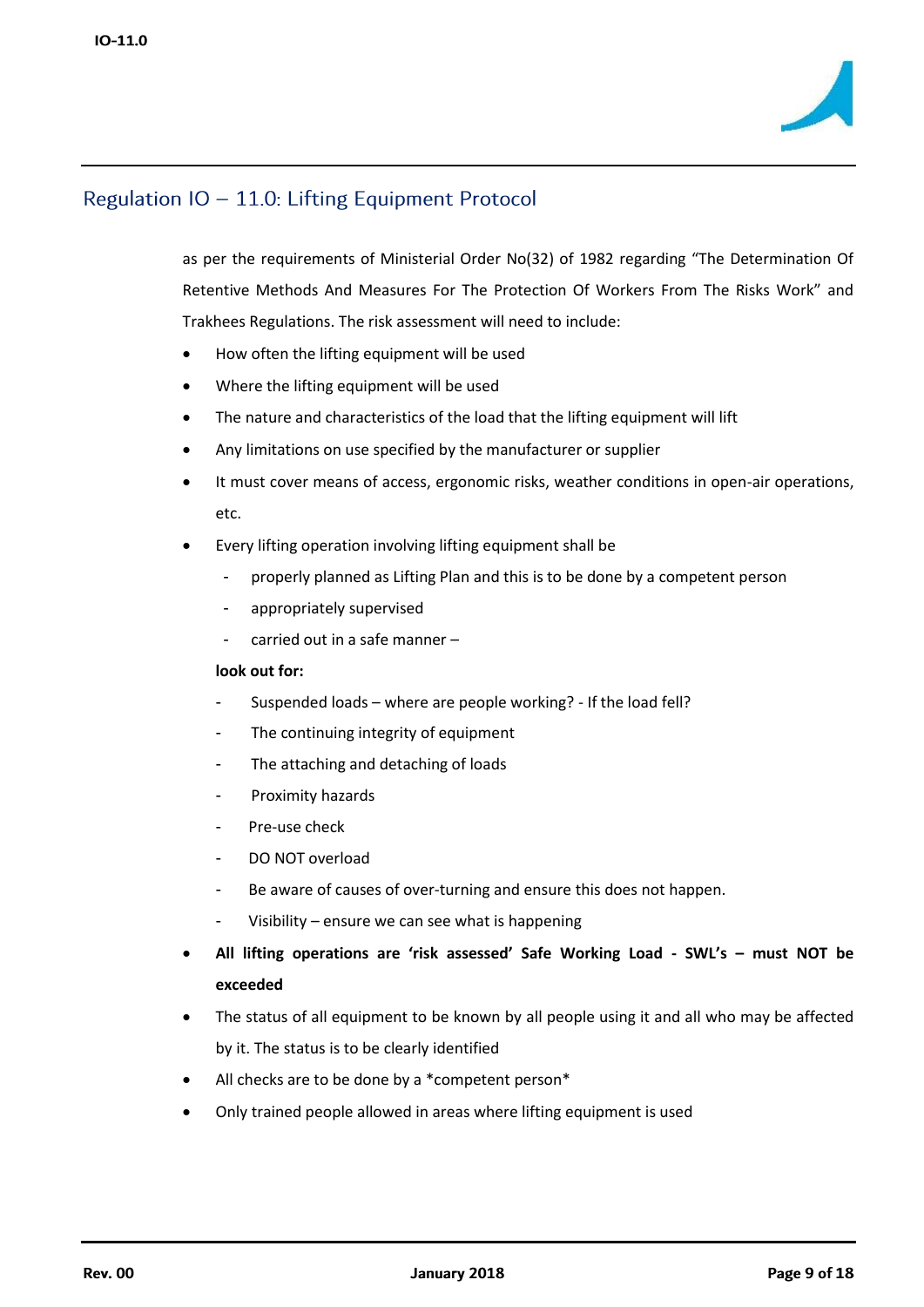

- The equipment in use is only to be made of material suitable for the conditions under which it is to be used.
- All fixing points and mountings are to be of adequate strength and capability
- Environmental aspects needs to be taken into consideration e.g. when out of doors, high winds
- Equipment that has been stored needs checking prior to use

### **5.2 Crane on hire**

The crane hire company has a duty to ensure that when a mobile crane is hired out, physical evidence accompanies it (e.g. a copy of the last examination report issued by Approved agency), and the user should ensure that this evidence is available. The user should ensure that the crane is thoroughly examined by a competent person before it is put into use, to make sure it is safe to operate.

The user has the duty to manage the subsequent lifting operations in a safe manner. The user (as an employer or a self- employed person) also has the duty to ensure that periodic thorough examinations are undertaken at the frequencies laid down in this protocol. The user may well come to an arrangement with the hirer under which the hirer carries out the thorough examinations, but that does not alter the user's duty to make sure they are done.

It is the responsibility of client to ensure that the Mobile Crane hired (temporary or contract) from 3<sup>rd</sup> party service providers, for operations within their facility, have necessary pass issued from the authority.

### **5.3 Crane for hire for contract lifting operations**

This refers to the situation where an organization enters into a contract with a third party who will undertake the lifting operation on their behalf, i.e. the third party provides the crane and the operator. In these circumstances the crane owner has the duty to ensure that the crane is properly maintained, examined and has valid test certificate and safe to use and that the lifting operation is carried out safely.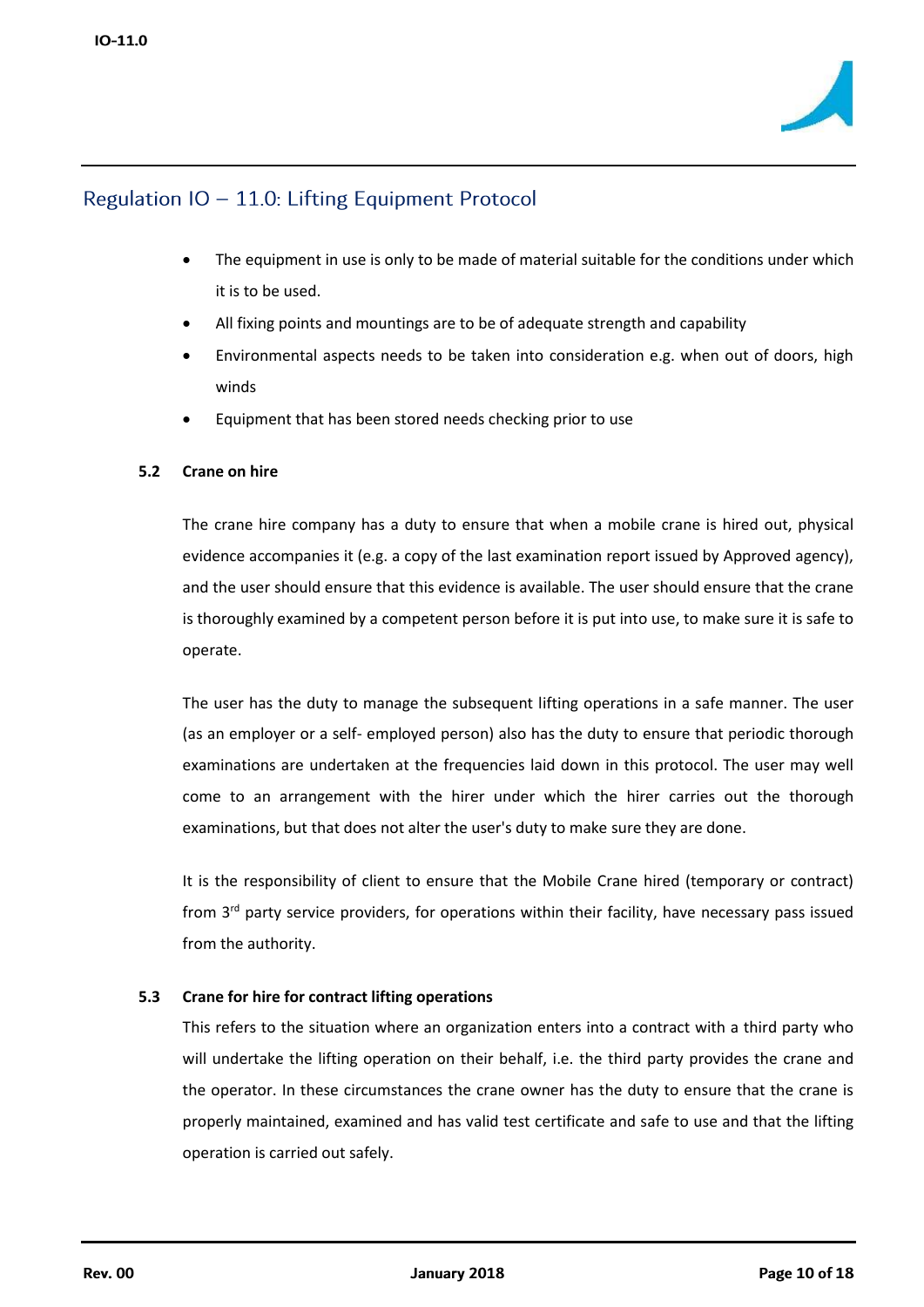

### **5.4 Strength and Stability**

- Lifting equipment is of adequate strength and stability for each load, having regard in particular to the stress induced at its mounting or fixing point.
- Every part of a load and anything attached to it and used in lifting it is of adequate strength.
- Account should be taken of the combination of forces to which the lifting equipment will be subjected as well as the weight of any associated accessories used in the lifting operation. A competent person should ensure that the strength and stability of the lifting equipment continues to be adequate for the tasks that the equipment is intended to be used for.
- Where appropriate suitable effective measures to provide sufficient resistance to overturning must be taken in order to ensure the adequate stability of the lifting equipment. Where there is a significant risk of overturning and/or overloading arising from the use of the equipment it should be provided where appropriate with equipment or devices such as rated capacity indicators and rated capacity limiters. Such devices provide audible and/or visual warning when the safe lifting limits are being approached.

### **5.5 Positioning and Installation**

Lifting equipment should be positioned or installed in such a way as to reduce to as low as is reasonably practicable the risk of the lifting equipment or a load striking a person; or from a load drifting, falling freely or being released unintentionally.

It should be ensured that there are suitable devices to prevent a person from falling down a shaft or hoist way.

### **5.6 Requirements of Lifting Accessories**

The main requirements relating to lifting accessories are as follows:

- They are of good construction, sound material, and adequate strength and free from patent defects.
- The safe working load (SWL) must be displayed or, for lifting accessories, plainly marked on it; only items listed or marked may be used in a lifting operation.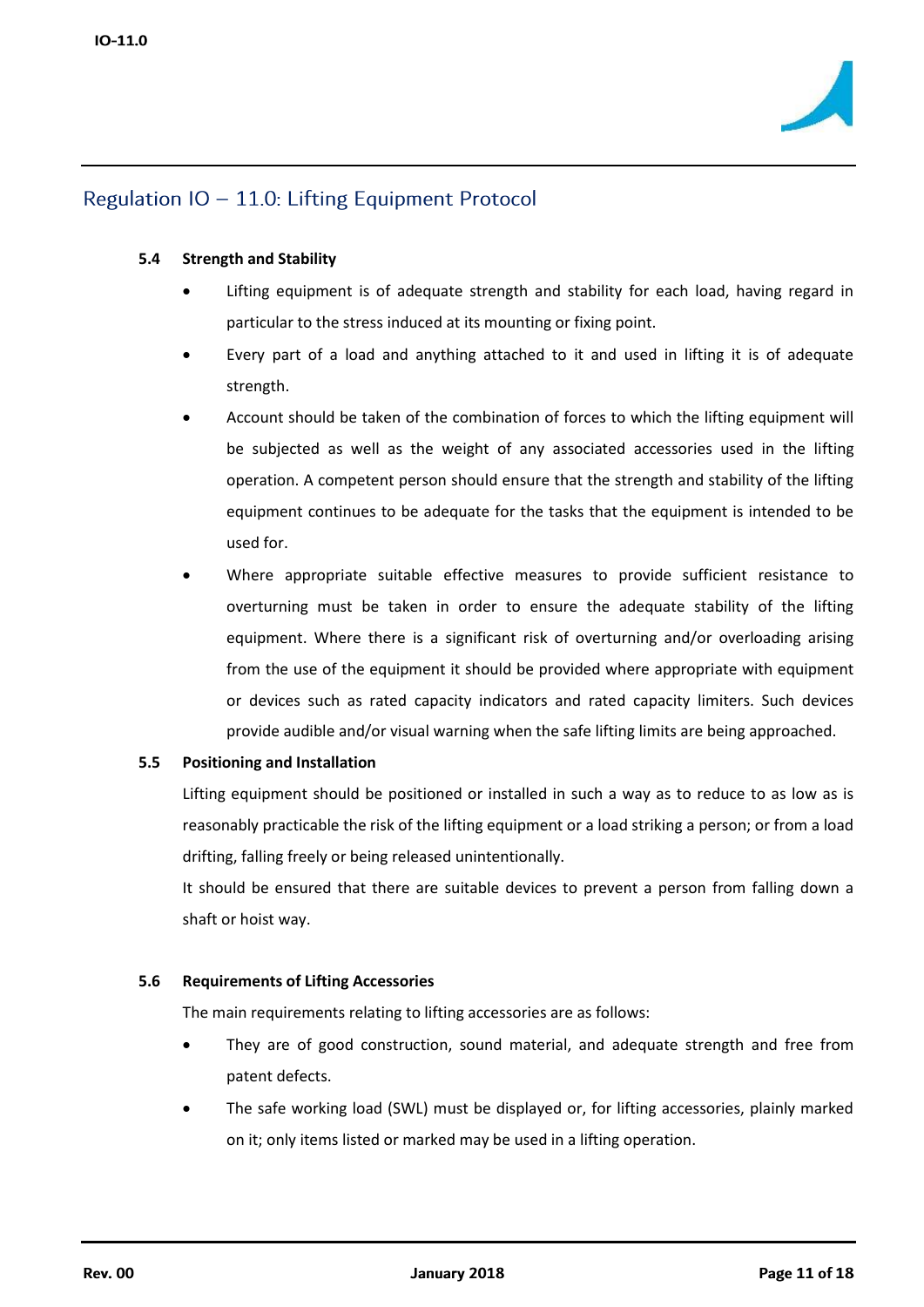

- The safe working load must NEVER be exceeded.
- Before being taken into service all items must be tested and thoroughly examined by a competent person, and at six-monthly intervals during service.
- Certificates must be issued for all items.
- Wrought iron equipment must be periodically annealed (i.e. subjected to heat treatment which enables the wrought iron to revert to its "safer" crystal structure).
- Registers must be kept giving details of equipment.

### **5.7 Lifting Equipment for Lifting Persons**

Lifting equipment for lifting persons used at DW/PCFC site is designed:

- To prevent a person using it being crushed, trapped or struck or falling from the carrier.
- To prevent so far as is reasonably practicable a person using it, while carrying out activities from the carrier, being crushed, trapped or struck or falling from the carrier.
- With suitable devices to prevent the risk of a carrier falling.
- So that a person trapped in any carrier is not thereby exposed to danger and can be freed.

The raising and lowering of people by work equipment, which is not specifically designed for the purposes, should only be undertaken in exceptional circumstances, when it is not practicable to gain access by less hazardous means. Where it is necessary to use such work equipment then all necessary precautions must be taken to ensure safety, including appropriate supervision.

Examples of lifting machinery which is not specifically designed for lifting people but which could be used if the necessary precautions are taken include a fork- lift truck, a telescopic handler and a crane (fixed or mobile). When fitted with a suitably designed carrier or working platform, these can provide a safer alternative to other means of access (such as a ladder). However, such an arrangement will not provide the same level of safety as purpose- built equipment such as a mobile elevated work platform (MEWP).

#### **5.8 Marking of Lifting Equipment**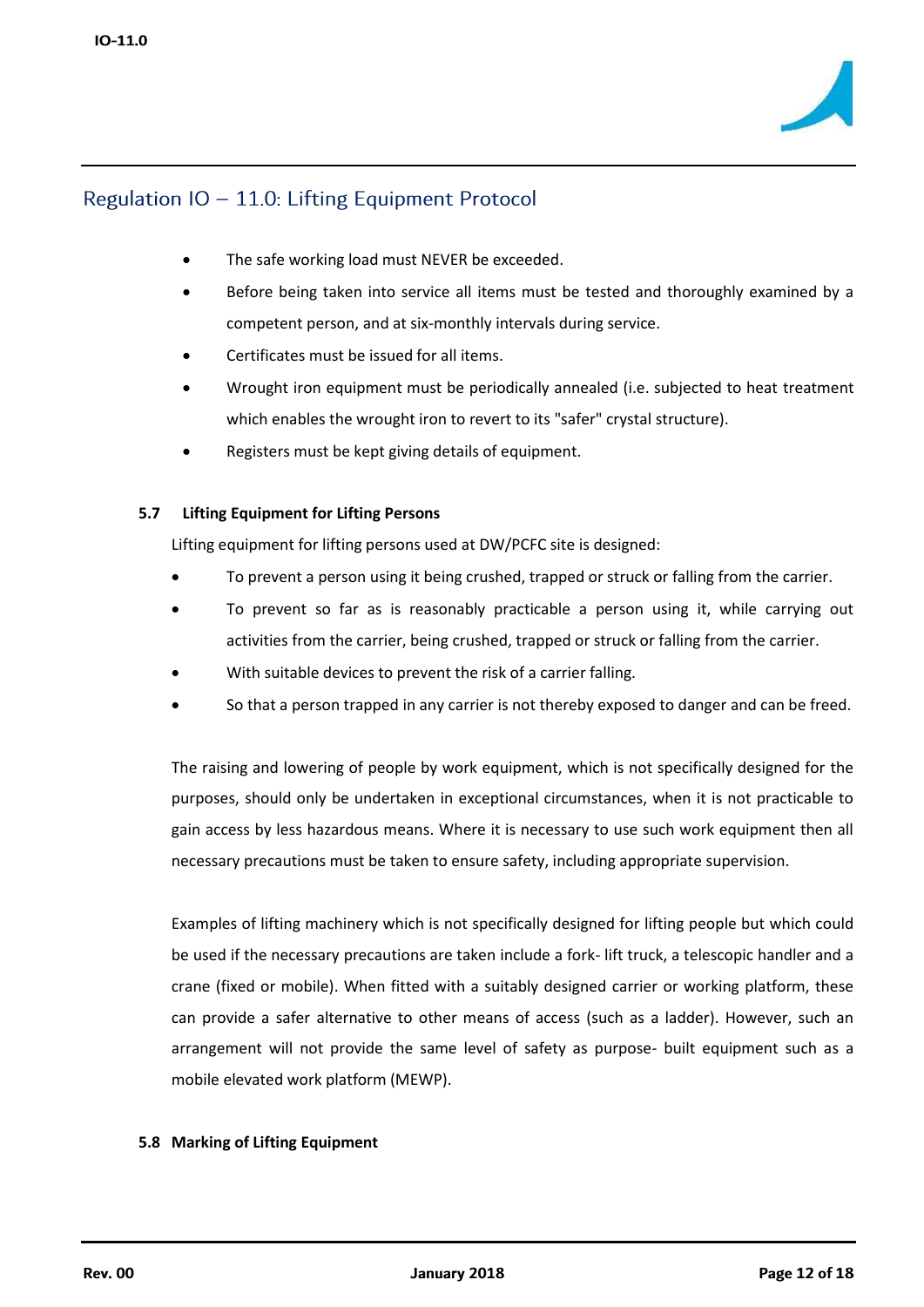

- Machinery and accessories for lifting loads are clearly marked to indicate their safe working loads.
- Where the safe working load of machinery for lifting loads depends on its configuration then the machinery is clearly marked to indicate its safe working load for each configuration; or
- Information, which clearly indicates its safe working load for each configuration, is kept with the machinery.
- Accessories for lifting are also marked in such a way that it is possible to identify the characteristics necessary for their safe use.
- Lifting equipment, which is designed for lifting persons, is appropriately and clearly marked to this effect.

### **5.9 Colour Coding**

It is mandatory to ensure all portable, circulating and fixed lifting equipment are colour coded to give visual indication of its certification status.

The following **colour code cycle** must be used to indicate the current lifting accessories in use , such as: Chains and Wire Ropes, Webbing Slings, Hooks, Shackles, Eye Bolts, Swivels, Blocks, Snatch Blocks, Beam Clamps and Plate Clamps, Lifting Beams / Spreader Beams etc.,

| <b>Colour Code</b> | <b>Month</b><br>6 months interval) | Year             |
|--------------------|------------------------------------|------------------|
|                    |                                    |                  |
| White              | Jan to Jun                         | 2017, 2019, 2021 |
|                    |                                    |                  |
| <b>Blue</b>        | Jul to Dec                         | 2017, 2019, 2021 |
|                    |                                    |                  |
| Orange             | Jan to Jun                         | 2016, 2018, 2020 |
|                    |                                    |                  |
| Green              | Jul to Dec                         | 2016, 2018, 2020 |

### **5.10 Thorough Examination and Inspection**

BUs and Contractors & users must ensure that lifting equipment is thoroughly examined after installation and prior to service. Also it must be ensured that lifting equipment, which is exposed to conditions causing deterioration, which is liable to result in dangerous situations, is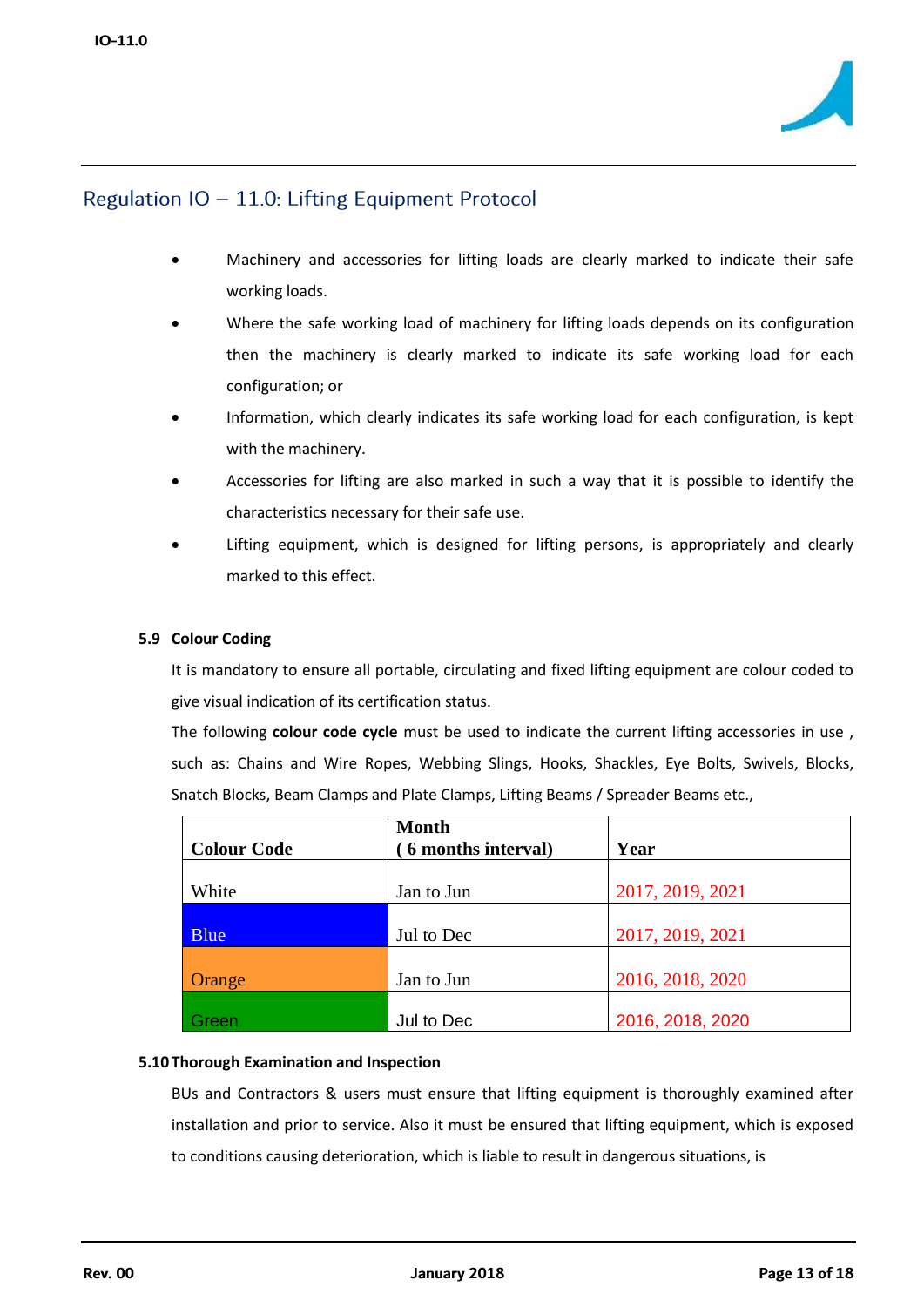

Thoroughly examined –

- In the case of lifting equipment for lifting persons or an accessory for lifting, at least every 6 months
- In the case of other lifting equipment, at least every 12 months; or
- In either case, in accordance with an examination scheme (Annex 1); and
- Each time that exceptional circumstances which are liable to jeopardize the safety of the lifting equipment have occurred; and
- If appropriate for the purpose, is inspected by a **competent person** at suitable intervals between thorough examinations.

### **5.11 Educational Background and Qualifications:**

The competent personnel carrying out a thorough examination has appropriate practical and theoretical knowledge and experience of the lifting equipment to be thoroughly examined to detect defects or weaknesses and to assess their importance in relation to the safety and continued use of the lifting equipment.

The competent person must have minimum 3 years of hands-on experience within a relevant engineering discipline related to lifting equipment and appropriate knowledge of the relevant laws, local & admin orders, codes of practice and inspection techniques. Nobody is allowed to perform inspection independently without having appropriate qualification and training.

### **5.12Authorized Persons**

Only Authorized person with valid Driving License in respective category, issued by Local Authority shall be allowed to operate the Lifting equipment like Forklift/Mobile Crane.

All persons who use lifting equipment must have received adequate competency training from  $3<sup>rd</sup>$ party, for purposes of health and safety, including training in Load Charts and the Lifting methods, which may be adopted when using the lifting equipment, any risk which such use may entail and precautions to be taken.

Any person who supervises or manages the use of lifting equipment and operations must have received adequate training for purposes of health and safety, including training in the methods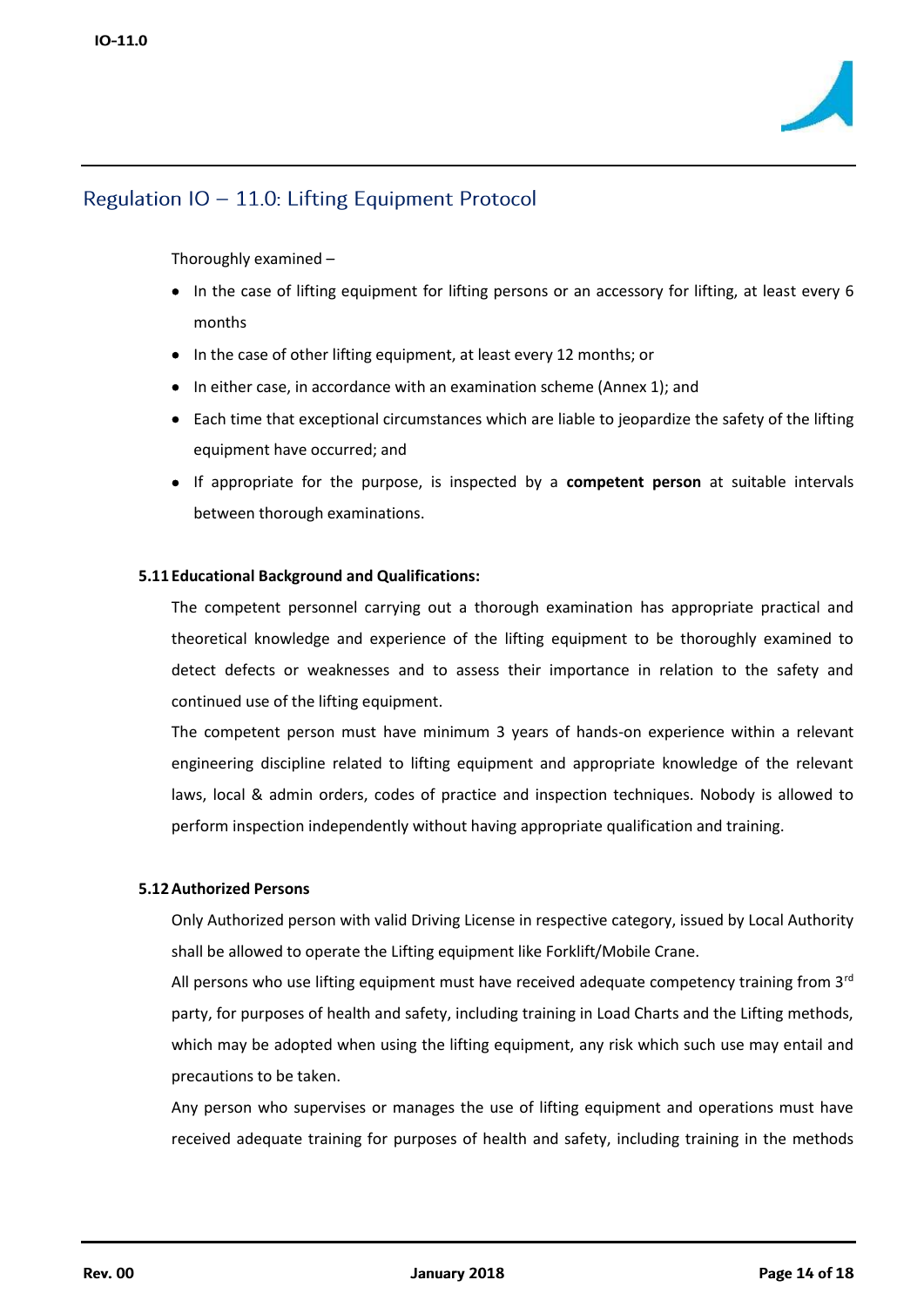

which may be adopted when using the work equipment, any risks which such use may entail and precautions to be taken.

### **5.13Reports and Defects**

A person making a thorough examination for an organization must: :

- 1. Notify the organization of any defect in the lifting equipment which in his opinion is or could become a danger to persons.
- 2. As soon as is practicable make a report of the thorough examination in writing authenticated by him to the organization and any person from whom the lifting equipment has been hired or leased.
- 3. Owner/User of lifting equipment who has been notified of defects must ensure that the lifting equipment is not used before the defect is rectified.

### **5.14Use & Maintenance**

This regulation deals with the Maintenance of lifting equipment. In addition to the preoperational checks to be conducted by the operator before the commencement of the work, a system of regular maintenance by competent persons must be in existence and records kept and logged. They should be operated within defined safe operating limits, e.g. the maximum lift height and capacity. Equipment should be properly maintained according to manufacturers' instructions on inspection, maintenance and servicing. In addition to these checks, which should be carried out by a competent person on a routine basis, the operator should carry out a daily safety check. A record of all checks and repairs carried out should be retained.

#### **5.15 Third Party Inspection Bodies**

Third party inspection bodies must have valid accreditation from Dubai Municipality –DAC/ Central Lab for testing and inspecting Lifting Equipment. The inspection bodies should be approved by EHS to operate within Dubai world/ PCFC jurisdiction.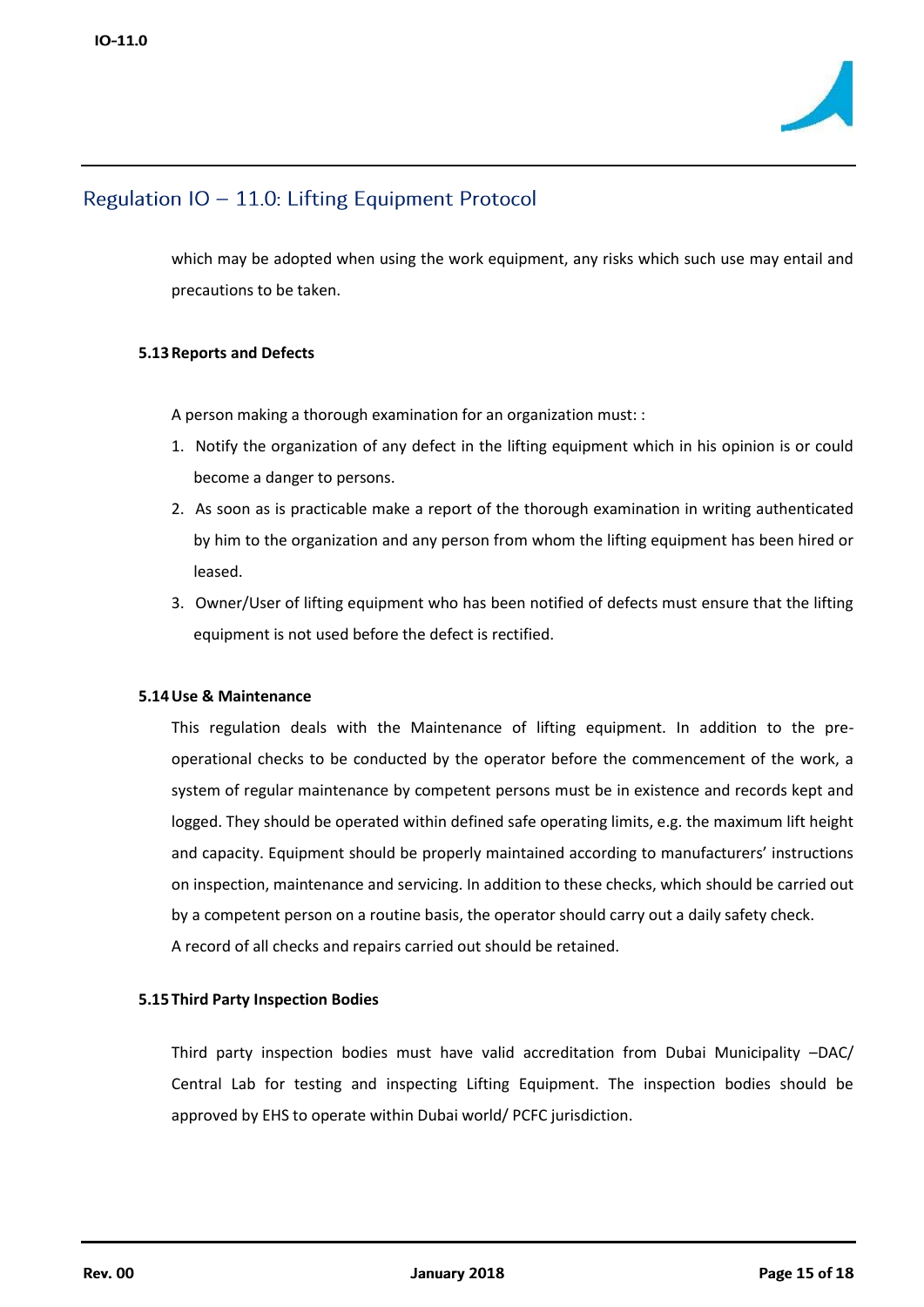

The Inspection Body must have a management system, which includes but not limited to the following:

Proper Documentation of its policies, procedures and operations starting from receiving the request for an inspection, carrying out contract review, preparing for inspection, performing inspections, recording results and up to the issuance of the final report/ certificate in accordance with the documentation requirements of ISO/ IEC 17020:1998 "General criteria for the operation of various types of bodies performing inspections" and any additional requirements set by the relevant authorities.

### **5.16 Sanctions & Penalties**

As part of their role as an enforcement authority EHS will identify any activities where there are significant risks to the workers/public that have not been adequately controlled by the user and issue "Sanctions (administrative/legal/operational)" as determined by the EHS and /or Penalties as laid down in the EHS Tariff.

#### **6.0 Record Keeping**

BUs, Contractors, Owner/ Users of the lifting equipment must ensure that the information contained in every report made to them is kept available for inspection:

- In the case of a thorough examination of lifting equipment other than an accessory for lifting, until they ceases to use the equipment.
- In the case of a thorough examination of an accessory for lifting, for two years after the report.
- Any EC conformity declaration received must be kept for as long as the equipment is operated.
- The initial declaration must be kept until the equipment is disposed of.
- Reports of thorough examinations and inspections should be kept available for inspection at the place where the lifting equipment is being used. If this is not possible, the information should be readily accessible.
- Reports must be readily available to the EHS officer if required.
- No lifting equipment should leave any undertaking unless accompanied by physical evidence that the last thorough examination has been carried out and color coded as per this protocol.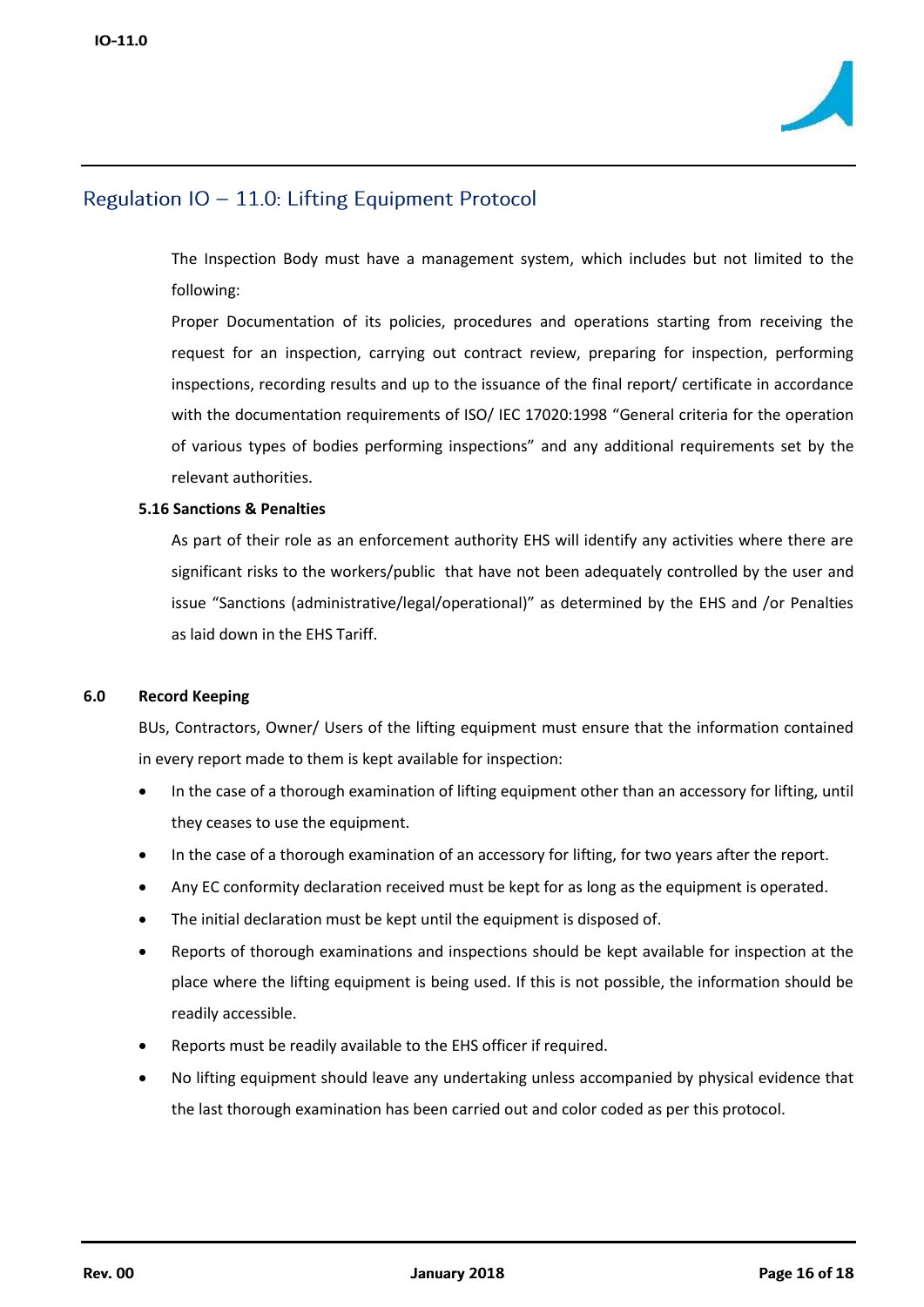

# **ANNEX 1**

Lifting Equipment Frequencies for Testing / Inspection & Certification

| <b>Lifting Equipment Type</b> |                                                                                                                                                                                                                                                                                                                                                                                                    | <b>Frequency For</b>                                                                                                                      |                                                                |  |  |
|-------------------------------|----------------------------------------------------------------------------------------------------------------------------------------------------------------------------------------------------------------------------------------------------------------------------------------------------------------------------------------------------------------------------------------------------|-------------------------------------------------------------------------------------------------------------------------------------------|----------------------------------------------------------------|--|--|
|                               |                                                                                                                                                                                                                                                                                                                                                                                                    | <b>Proof Load Test</b>                                                                                                                    | Inspection (SWL)                                               |  |  |
| $\mathbf{1}$                  | All Lifting Accessories:<br>Chains and wire ropes<br>Rings, links, hooks, shackles,<br>eyebolts,<br>swivels, blocks,<br>snatch<br>blocks<br>Beam and plate clamps, frames,<br>pallets, lifting beams and cargo nets                                                                                                                                                                                | On initial supply<br>After substantial alteration or<br>Major repair<br>At discretion of surveyor                                         | Every six $(6)$<br>months                                      |  |  |
| $\overline{2}$                | Lifting Equipment:<br>Pedestal cranes, mobile cranes,<br>forklifts, tower cranes<br>Overhead travelling cranes, wall /<br>pillar cranes, derricks<br>Winches, hoist (air and electric),<br>crabs, Telfer hoist, powered working<br>Platforms, vehicle lifts or hoists etc.<br>Mobile or movable jacks and<br>associated "Lifting Equipment"<br>Lifting Persons & Suspended<br>Baskets <sup>*</sup> | On initial supply<br>Every four (4) years<br>After reinstallation, substantial<br>alteration or major repair<br>At discretion of surveyor | Every twelve<br>$(12)$ months<br>Six<br>Every<br>$(6)$ Months* |  |  |
| 3                             | Runaway beams, pad eyes, gin<br>pole and gin wheels.                                                                                                                                                                                                                                                                                                                                               | On initial supply<br>After reinstallation, substantial<br>alteration or major repair<br>At discretion of surveyor                         | Every twelve<br>$(12)$ months                                  |  |  |
| $\overline{4}$                | Chain Blocks, tirfors, pull lifts,<br>trolleys                                                                                                                                                                                                                                                                                                                                                     | On initial supply<br>Every four (4) years<br>After substantial alteration or<br>major repair<br>At discretion of surveyor                 | Every six $(6)$<br>months                                      |  |  |
| 5                             | Lifts – (passenger or goods)                                                                                                                                                                                                                                                                                                                                                                       | On initial supply<br>Every four (4) years<br>After substantial alteration or<br>major repair<br>At discretion of surveyor                 | Every twelve<br>$(12)$ months                                  |  |  |
| 6                             | <b>Escalators And Elevators</b>                                                                                                                                                                                                                                                                                                                                                                    | On initial supply<br>Every one $(1)$ year                                                                                                 | Every six $(6)$                                                |  |  |